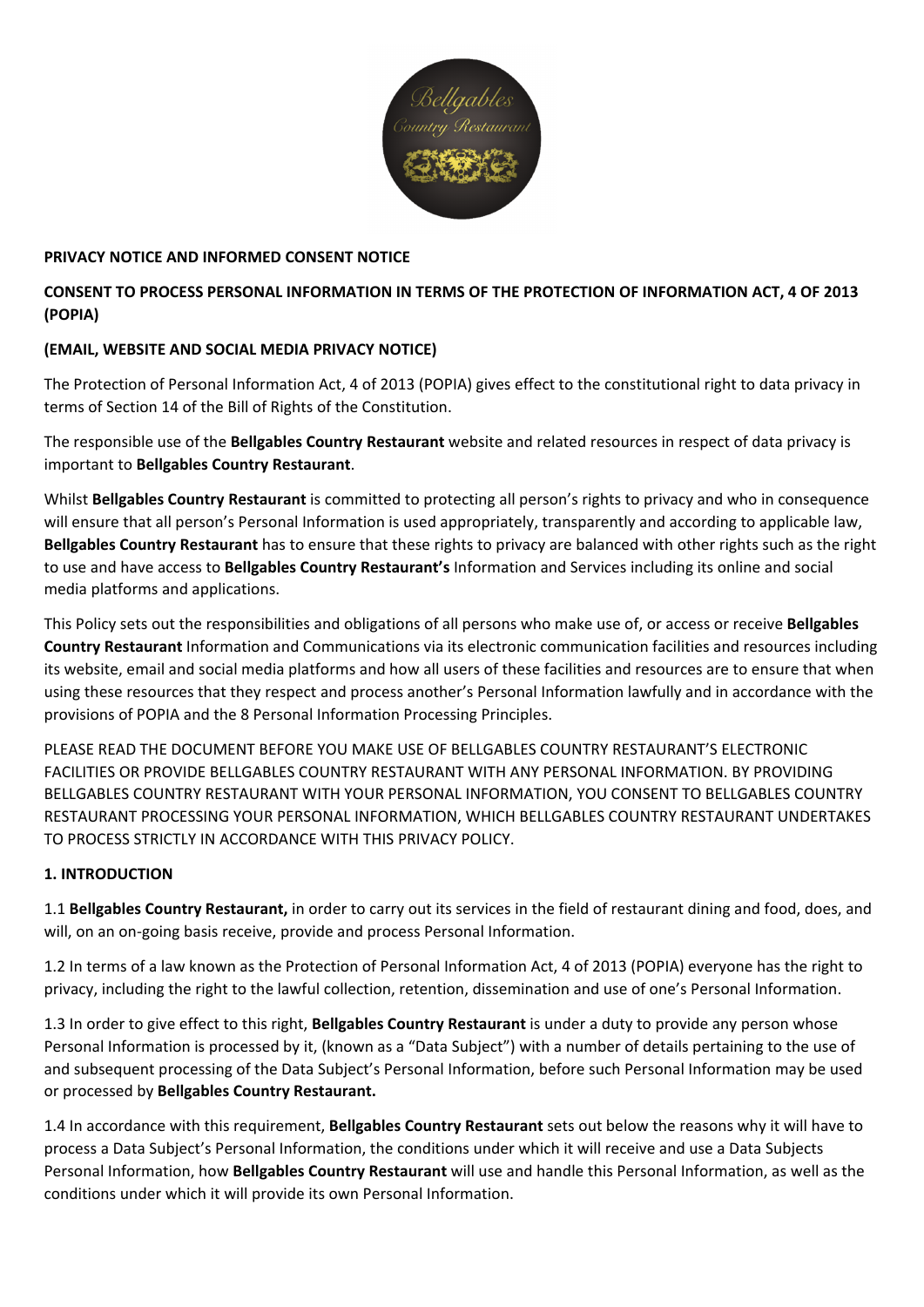# **2. APPLICATION**

2.1 The Privacy Policy of **Bellgables Country Restaurant**, is applicable to

2.1.1 all **Bellgables Country Restaurant's** electronic platforms and facilities, including social media, websites and / or email, whether owned by, established by, used by, hosted by and / or accessed by **Bellgables Country Restaurant**, and

2.1.2 all and any Data Subject(s), who may access and make use of the aforementioned **Bellgables Country Restaurant** electronic platforms and facilities, including, without detracting from the generality thereof, **Bellgables Country Restaurant** employees and staff, consumers and customers, vendors, contractors, service providers and / or other third parties.

2.2.2 all the Personal Information which is owned by **Bellgables Country Restaurant** and which is provided to any responsible parties and / or operators as a result of such person accessing or making use of **Bellgables Country Restaurant's** social media and electronic platforms.

### **3. ACCOUNTABILITY**

3.1 **Bellgables Country Restaurant** takes the privacy and protection of a Data Subject's Personal Information very seriously and will only process a Data Subject's Personal Information in accordance with POPIA and the terms of this Privacy Policy.

3.2 In turn where **Bellgables Country Restaurant** provides any of its Personal Information to a Responsible Party or Operator, then such person will be required as a condition of receiving such information, to process such Personal Information in accordance with POPIA and the terms of this Privacy Policy.

3.3 Accordingly, the relevant data privacy principles relating to the processing of Personal Information, whether that belonging to **Bellgables Country Restaurant** or that belonging to a data subject (including, but not limited to, the collection, handling, transfer, sharing, correction, storage, archiving and deletion) will apply without exception, save where POPIA provides for such an exception, to all and any Personal Information provided by **Bellgables Country Restaurant** to another or received by **Bellgables Country Restaurant** as a result of the use of **Bellgables Country Restaurant's** electronic platforms and facilities.

### **4. AGREEMENT TO BE BOUND AND CONSENT TO PROCESS**

4.1 By accessing or using **Bellgables Country Restaurant's** electronic platforms and facilities including all website and URL's, any sites housed under its domain names and / or social media platforms, and / or when sending or receiving emails using the **Bellgables Country Restaurant** email, the Data Subject:

4.1.1 acknowledges that it has read and understood this Privacy Policy and related provisions;

4.1.2 agrees to be bound by this Privacy Policy;

4.1.3 agrees to comply with this Privacy Policy; and

4.1.4 gives **Bellgables Country Restaurant** consent to process and further process the required Personal Information for the required purpose, in accordance with this Privacy Policy.

### **5. RECEIPT, USE AND SHARING OF PERSONAL INFORMATION BY BELLGABLES COUNTRY RESTAURANT**

5.1 **Bellgables Country Restaurant** will receive Personal Information pertaining to a Data Subject when the Data Subject submits a query or request via **Bellgables Country Restaurant's** electronic platforms or facilities, including via its website, or by way of email, telephone or via social media.

5.2 On receipt of the request or query, **Bellgables Country Restaurant** will thereafter use and process the Data Subject's Personal Information for the purpose of the query and for a variety of related purposes, which will all depend on the query or request, and which without detracting from the generality thereof may include:

‐ for the purposes of identifying and / or verifying the Data Subject's details;

‐ for the purposes of providing information, products and / or services or details in connection therewith or pertaining thereto, that the Data Subject, may have requested;

‐ for trade application and / or purchasing purposes;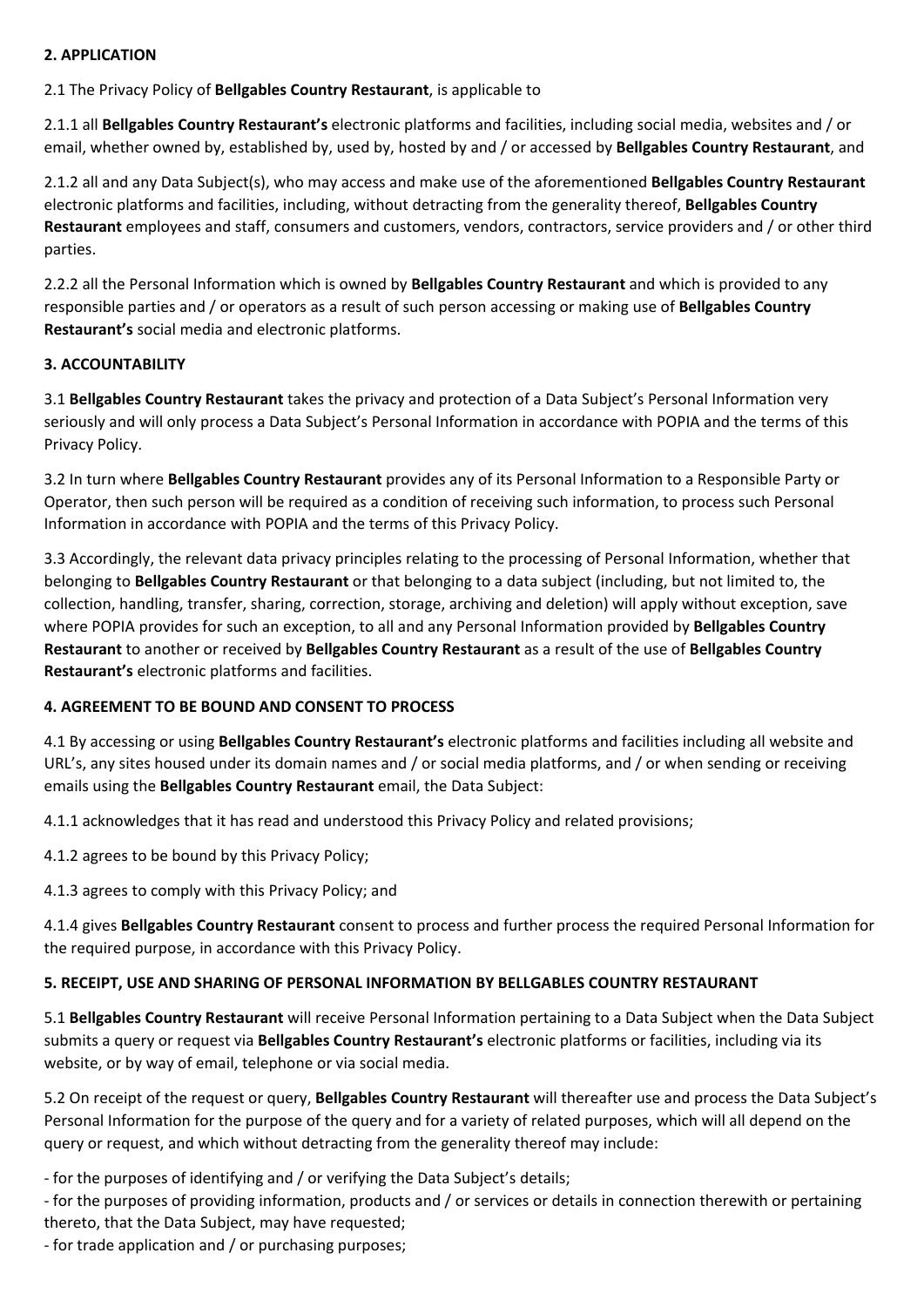- ‐ to enroll the Data Subject as a vendor;
- ‐ for employment application purposes;
- ‐ for the purpose of concluding an employment relationship with an applicant;
- ‐ for the purposes of managing any information pertaining to the Data Subject;
- ‐ for further processing or general administration purposes;
- ‐ for legal or contractual purposes;
- ‐ to help **Bellgables Country Restaurant** improve the quality of services;
- ‐ to help **Bellgables Country Restaurant** detect and prevent fraud and money laundering;
- ‐ for the purposes of recovering unpaid monies and / or any other amount due to **Bellgables Country Restaurant**;
- ‐ for the purpose of debt collection;
- ‐ for the purposes of research, analytical and statistical purposes;
- ‐ for the purpose of carrying out analysis and consumer / customer profiling;
- ‐ for the purposes of identifying other products and services which might be of interest to the Data Subjects;
- ‐ for the purposes of informing a Data Subject about **Bellgables Country Restaurant's** services.

5.3 In order to correctly handle any request or query, and in order to perform the purposes described above, **Bellgables Country Restaurant** may from time to time share a Data Subject's Personal Information with the following parties:

‐ **Bellgables Country Restaurant's** employees, which will only be done on a need to know basis;

‐ **Bellgables Country Restaurant's** suppliers, which will only be done on a need to know basis;

‐ **Bellgables Country Restaurant's** carefully selected business partners who provide products and services which may be of benefit to a Data Subject which will only be done on a need to know basis; and

‐ **Bellgables Country Restaurant's** operators such as service providers and agents who perform services on behalf of **Bellgables Country Restaurant** which will only be done on a need to know basis and in terms of a **Bellgables Country Restaurant** operator agreement.

5.4 **Bellgables Country Restaurant** does not share a Data Subject's Personal Information with any third parties who have not been described above, unless:

‐ **Bellgables Country Restaurant** is legally obliged to provide such information to another for legal or regulatory purposes;

‐ **Bellgables Country Restaurant** is required to do so for purposes of existing or future legal proceedings;

‐ the onward transmission or sharing of Personal Information is necessary for the pursuance or protection of **Bellgables Country Restaurant's** legitimate interests or that of the Data Subject or a third party;

‐ **Bellgables Country Restaurant** is involved in the prevention of fraud, loss, bribery or corruption and are using another agent or service provider under a mandate to provide such service, and the agent or service provider needs to process the Data Subject's Personal Information for the purpose of investigating and or preventing any act of fraud, loss, bribery or corruption,

and under all of the abovementioned circumstances, **Bellgables Country Restaurant** will take reasonable measures to ensure that such Personal Information is only provided to the recipient, if such recipient undertakes to keep the Personal Information confidential and secure.

5.5 Where **Bellgables Country Restaurant** has to transfer the Data Subject's Personal Information across the South African borders, it will before it does so, ensure that the recipient thereof agrees to be bound by POPIA under and in terms of a set of binding corporate rules or binding agreements that provide an adequate level of protection and uphold the principles for the reasonable and lawful processing of such Personal Information.

#### **6. RECEIPT, USE AND SHARING OF BELLGABLES COUNTRY RESTAURANT'S PERSONAL INFORMATION**

**Bellgables Country Restaurant** on receipt and in response to a query or request received from a Data Subject, referred to under section 5 above, may transmit via its website, or by way of email, telephone or via social media, its own Personal Information, which Personal Information on receipt by the requesting or receiving party, may only be used for the purpose relating to the initiating of the request or query and for no other purpose. Furthermore, the recipient undertakes that it will not use this Personal Information for any other purpose or share this information with any other party, save where it has been given express permission to do so by **Bellgables Country Restaurant**.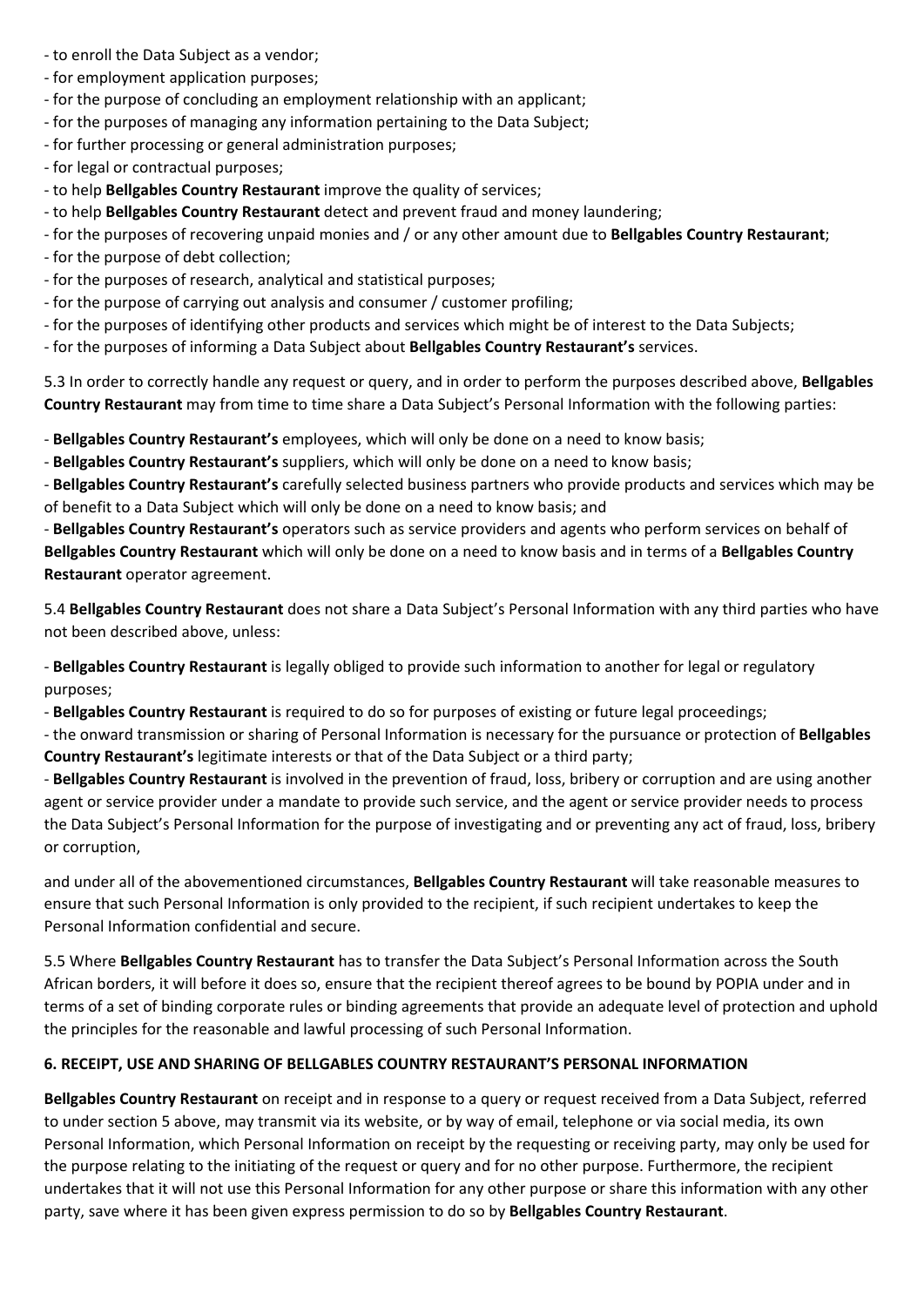# **7. INFORMATION QUALITY/OPENNESS/DATA SUBJECT PARTICIPATION**

7.1 Whilst **Bellgables Country Restaurant** will make all effort to ensure the integrity and accuracy of a Data Subject's Personal Information, this may not at all times be possible. Following this, the Data Subject accepts the responsibility for keeping his / her or its Personal Information up to date, and undertakes to inform **Bellgables Country Restaurant** of any changes to his / her and its Personal Information.

7.2 A Data Subject has a right of access to any Personal Information which **Bellgables Country Restaurant** may have and where applicable may ask **Bellgables Country Restaurant** to correct any inaccuracies in or to any such Personal Information.

# **8. SECURITY OF PERSONAL DATA**

8.1 **Bellgables Country Restaurant** makes all reasonable effort to keep its social media and electronic platforms including its website secure at all times, however **Bellgables Country Restaurant** advises that it cannot guarantee the security of any information provided to **Bellgables Country Restaurant** or by **Bellgables Country Restaurant** through the **Bellgables Country Restaurant** website, e‐mail, internet or social media sites. Following this **Bellgables Country Restaurant** cannot be held responsible for any loss or unauthorised use or interception of information transmitted via these social media and electronic platforms or sites, including its Internet, which is beyond **Bellgables Country Restaurant's** reasonable control.

8.2 The **Bellgables Country Restaurant** website may contain links to other websites outside of **Bellgables Country Restaurant's** control. **Bellgables Country Restaurant** is not responsible for the content, privacy or security of these other third party controlled websites.

8.3 **Bellgables Country Restaurant** has placed cookies on its website which makes contact with your / a Data Subject's device to help make the **Bellgables Country Restaurant** social media and electronic platforms website better.

8.4 **Bellgables Country Restaurant** makes use of social plugins of social networks such as Facebook, Instagram, LinkedIn, Google and Twitter. Please note that **Bellgables Country Restaurant** has no influence on or control over the extent of the data retrieved by the social networks' interfaces and **Bellgables Country Restaurant** can accordingly not be held responsible or liable for any processing or use of Personal Information transmitted via these social plugins. For information on purpose and extent of the data retrieval by the social network concerned, and about the rights and settings which are available for you to access for the protection of your private information, please refer to the data protection information provided by the social network in question.

8.5 Note that all **Bellgables Country Restaurant's** social media and electronic platforms including its website and telephone facilities and your use of them will be monitored on a regular basis including the recordal and interception of content placed on or stored on said facilities which is done for security, integrity and quality assessment purposes and by using such electronic platforms and facilities you expressly acknowledge notice of such monitoring and interception and give consent thereto in accordance with the Regulation of Interception of Communications and Provision of Communication‐Related Information Act 70 of 2002 ("RICA"),

8.6 Subject to the provisions above, **Bellgables Country Restaurant** has implemented the appropriate technical and organisational security measures which are required in order to protect all Personal Information and related data which it holds from and / or against unauthorised access, accidental or willful manipulation,loss or destruction.

# **9. THIRD PARTY INFORMATION AND THAT BELONGING TO MINORS**

9.1 If a Data Subject provides **Bellgables Country Restaurant** with Personal Information on behalf of another, **Bellgables Country Restaurant** will not be able to process the query or request unless such query or request is accompanied with the required permission and consent from the owner of that Personal Information.

9.2 If a Data Subject is under the age of 18, such person's Personal Information will only be processed if the minor's parent or legal guardian gives the required consent or permission to the processing of the provided Personal Information.